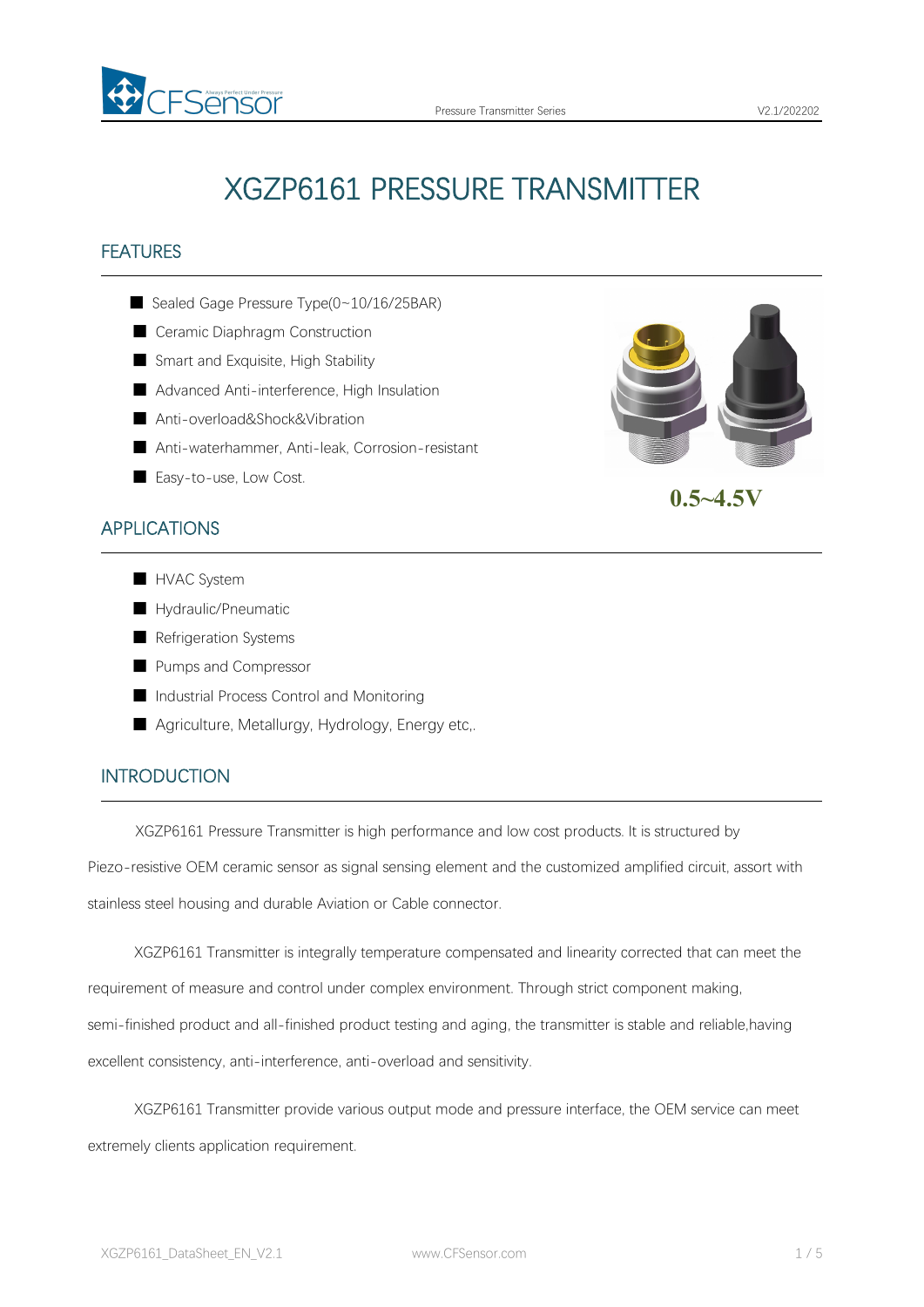

#### PERFORMANCE PARAMETER

Unless otherwise specified, measurements were taken with a a temperature of 25±1℃ and humidity ranging from 25 % ~ 85%RH(supply voltage: 3.3V ~ 5.0Vdc)

| <b>Item</b>                              | Data                        | <b>Unit</b>             |
|------------------------------------------|-----------------------------|-------------------------|
| Accuracy(non-lin., rep. and hys) $1$     | ±1.0                        | %Span                   |
| Long Term Stability $(1 \text{ Year})^2$ | $\pm 1$                     | %Span                   |
| Insulation Impedance (250Vdc)            | 50                          | MΩ                      |
| Over pressure <sup>3</sup>               | $2\times$                   | Rated                   |
| Burst Pressure <sup>4</sup>              | 3x                          | Rated                   |
| Pressure Circulation(Zero-Span)          |                             | Million                 |
| Compensation Temp. <sup>5</sup>          | $\sim 85/32 \sim 176$       | $\mathrm{C}/\mathrm{F}$ |
| Operating Temp.                          | $0 \sim 125/32 \sim 257$    | $\mathrm{C}/\mathrm{F}$ |
| Storage Temp.                            | $-40 \sim 125/-40 \sim 257$ | $\mathrm{C}/\mathrm{F}$ |
| Housing Material                         | 304 Stainless Steel         |                         |
| Socket Connector                         | Plastic                     |                         |
| <b>Protection Grade</b>                  | <b>IP65</b>                 |                         |

1 Accuracy: The max. deviation in output from ideal transfer function at any pressure or temperature over the specified ranges, units are in percent of full scale span (%FSS), which mainly consists of: Offset and Span Shift; Linearity(Non-linearity); Repeatability; Pressure Hsteresis ; TcOffset and TcSpan.

1.1. The accuracy in table is the typical output accuracy during specified pressure range. Contact factory for higher accuracy requirement(e.g  $\pm 0.5$ %Span) if need.

1.2 Non-linearity(Linearity): the deviation of measured output from "Best Straight Line" through three points (Offset pressure, FS pressure and ½ FS pressure)at constant temperature.

1.3 Repeatability: the deviation of measured output when the same pressure is applied continuously, with pressure approaching from the same direction within the specified operating pressure range,under the same operating conditions.

1.4 Pressure Hysteresis: the deviation of measured output at any pressure within the specified range, when this pressure is applied continuously, with pressure approaching from opposite directions within the specified operating pressure range, under the same operating conditions.

1.5 TcOffset (TCO:Temp. Coefficient of Offset): the deviation of measured output with minimum rated pressure applied, over the temperature range of 0°to 60°C, relative to 25°C.

1.6 TcSpan (TCS:Temp. Coefficient of Span): the deviation of measured output over the temperature range of 0° to 60°C, relative to 25°C.

2. Long Term Stability: the sensor's output deviation when subjected to 1000 hours pressure test.

3. Over Pressure: the maximum pressure which may be applied without causing durable shifts of the electrical parameters of the sensing element and remain the specification once pressure is returned to the operating pressure range.

4. Burst Pressure: the maximum pressure which may be applied without causing damage to the sensing die or leaks; The sensor should not be expected to recover function after exposure to any pressure beyond the burst pressure.

5. Compensated Temperature: the temperature range over which the sensor have an output proportional to pressure within the specified performance limits.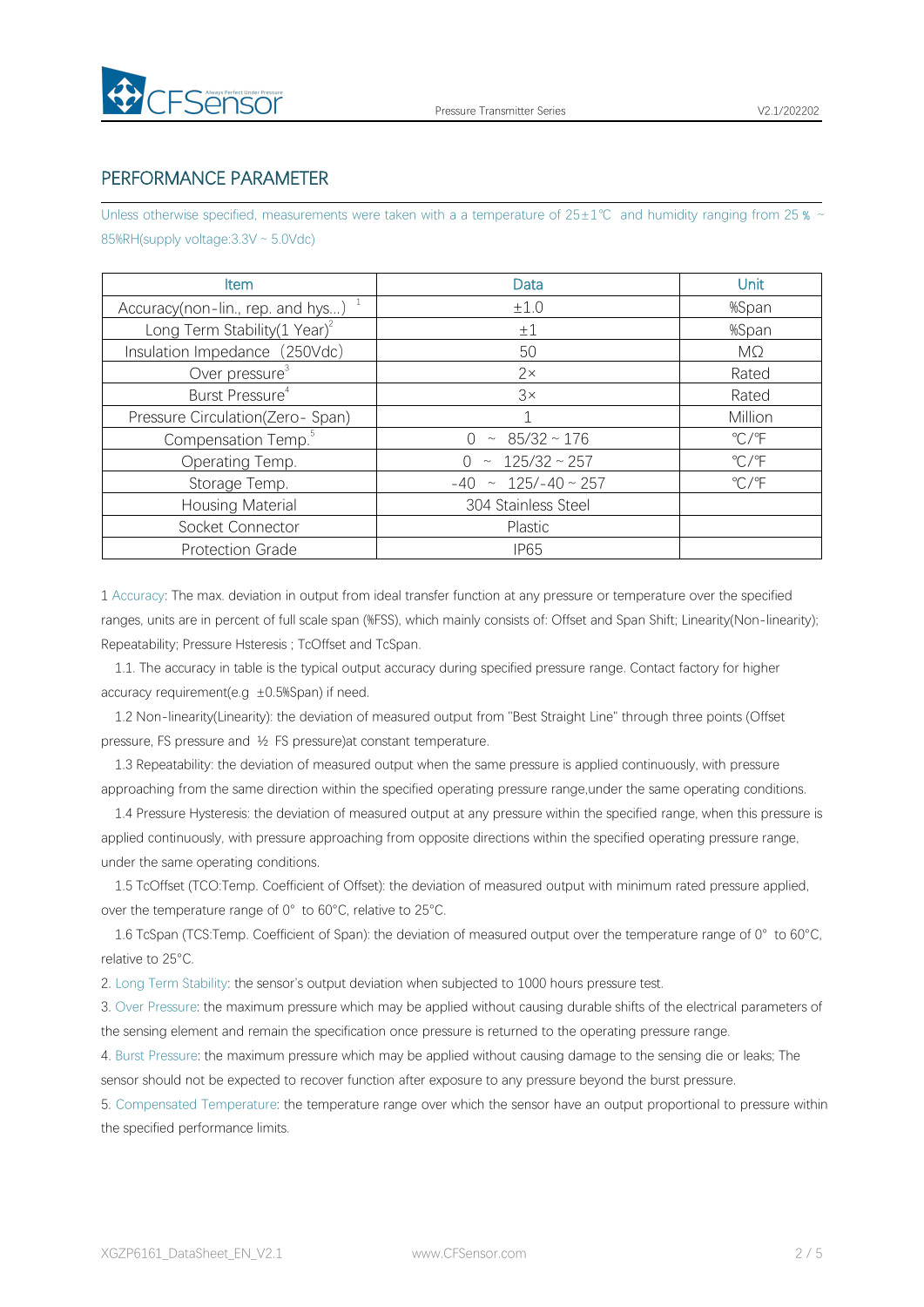

#### PERFORMANCE CURVE



#### DIMENSION (Unit:mm)



#### ELECTRIC CONNECTION

| PIN Code | Cable      | Elec-Definition(3wire) |
|----------|------------|------------------------|
|          | Red Wire   | Power: $+V$            |
|          | Green Wire | Signal:OUT             |
|          | Black Wire | <b>GND</b>             |



# ROUTINE PRESSURE RANGE

| <b>Pressure Range (MPa)</b> | <b>Pressure Range</b> (bar) | <b>Pressure Range</b> (kPa) |
|-----------------------------|-----------------------------|-----------------------------|
| $0 \sim 1$                  | $0 \sim 10$                 | $0 \sim 1000$               |
| $0 \sim 1.6$                | $0 \sim 16$                 | $0 \sim 1600$               |
| $0 \sim 2.5$                | $0 \sim 25$                 | $0 \sim 2500$               |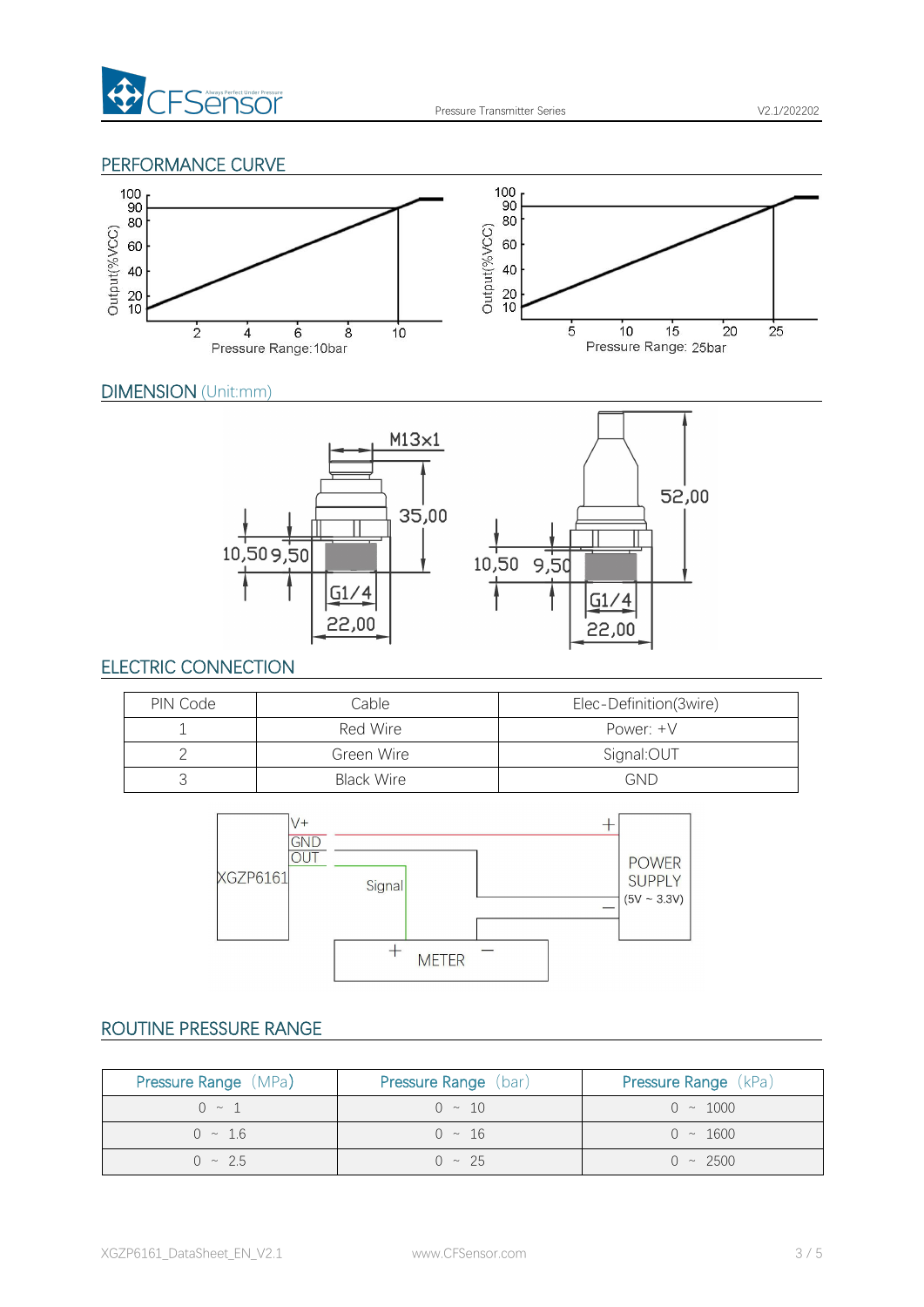

#### ORDER GUIDE



Note: Custom requirement, please comment herewith Part number(e.g pressure port etc,.) or contact CFSensor

#### 【 SAFETY NOTES 】

Using these sensors products may malfunction due to external interference and surges, therefore, please confirm the performance and quality in actual use. Just in case, please make a safety design on the device (fuse, circuit breaker, such as the installation of protection circuits, multiple devices, etc.), so it would not harm life, body, property, etc even amalfunction occurs.

To prevent injuries and accidents, please be sure to observe the following items:

●The driving current and voltage should be used below the rated value.

●Please follow the terminal connection diagram for wiring. Especially for the reverse connection of the power supply, it will cause an accident due to circuit damage such as heat, smoke, fire, etc.

●In order to ensure safety, especially for important uses, please be sure to consider double safety circuit configuration.

●Do not apply pressure above the maximum applied pressure. In addition, please be careful not to mix foreign matter into the pressure medium. Otherwise, the sensor will be discarded, or the media will blew out and cause an accident.<br>• Be careful when fixing the product and connecting the pressure inlet. Otherwise, accidents may occur due to

scattering and the blowing out of the media.

●Because the Pressrue sensor body is sold, please be careful not to hurt your body when using it.